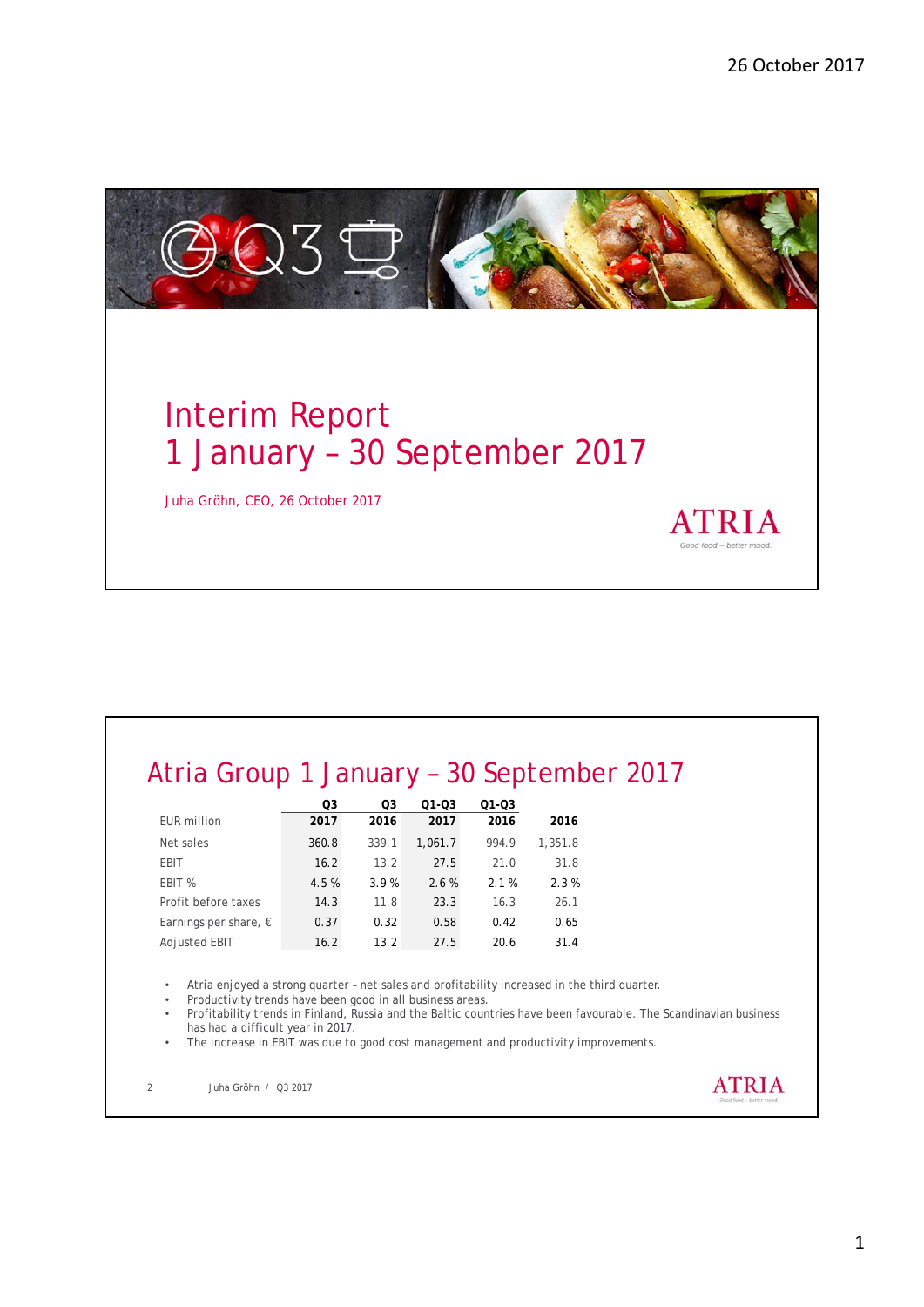## Atria Finland 1 January – 30 September 2017

|                    | O3    | O3    | 01-03 | 01-03 |       |
|--------------------|-------|-------|-------|-------|-------|
| <b>EUR</b> million | 2017  | 2016  | 2017  | 2016  | 2016  |
| Net sales          | 245.0 | 227.0 | 725.7 | 685.7 | 932.3 |
| <b>EBIT</b>        | 13.1  | 8.7   | 24.9  | 13.4  | 24.2  |
| EBIT %             | 5.4%  | 3.8%  | 3.4%  | 2.0%  | 2.6%  |
| Adjusted EBIT      | 13.1  | 8.7   | 24.9  | 13.4  | 24.2  |

• In the second and third quarters, **Atria Finland's** net sales were higher than in the previous year in all sales channels. In addition, the consolidation of Well Beef's businesses into Atria at the end of 2016 increased net sales.

• Good cost management and profitable growth in net sales were reflected in increased EBIT.

• Exports of pork meat from Finland to China have begun. It is estimated that Atria will deliver over 3 million kilos of pork meat to China in 2017.

• The pig cutting plant project at the Nurmo production plant will be completed by the end of 2017. The value of the investment is EUR 36 million, and the savings will begin to materialise in early 2018.

• Some of the electrical energy required by the Nurmo plant is generated by the solar power park on the plant site. The first sections of the largest solar power park in Finland were connected to Atria's power grid in July. The project will be complete next autumn. **ATRIA** 

3 Juha Gröhn / Q3 2017

### Atria Finland 1/2

- In August, Atria initiated a project to improve the profitability of production and increase productivity at the Jyväskylä production plant. The project identified overlaps in Atria's current operations and the necessary reorganisation measures.
- Negotiations with the personnel were completed on 17 October 2017. The negotiations resulted in the decision to centralise pig slaughtering and cutting at Atria's Nurmo plant. This means 17 redundancies and temporary lay-offs affecting every member of personnel at the Jyväskylä production plant.
- Atria estimates that centralising operations will result in annual savings of approximately EUR 1.2 million, most of which will be realised from June 2018 onwards.
- Beef processing in Jyväskylä will be unaffected.

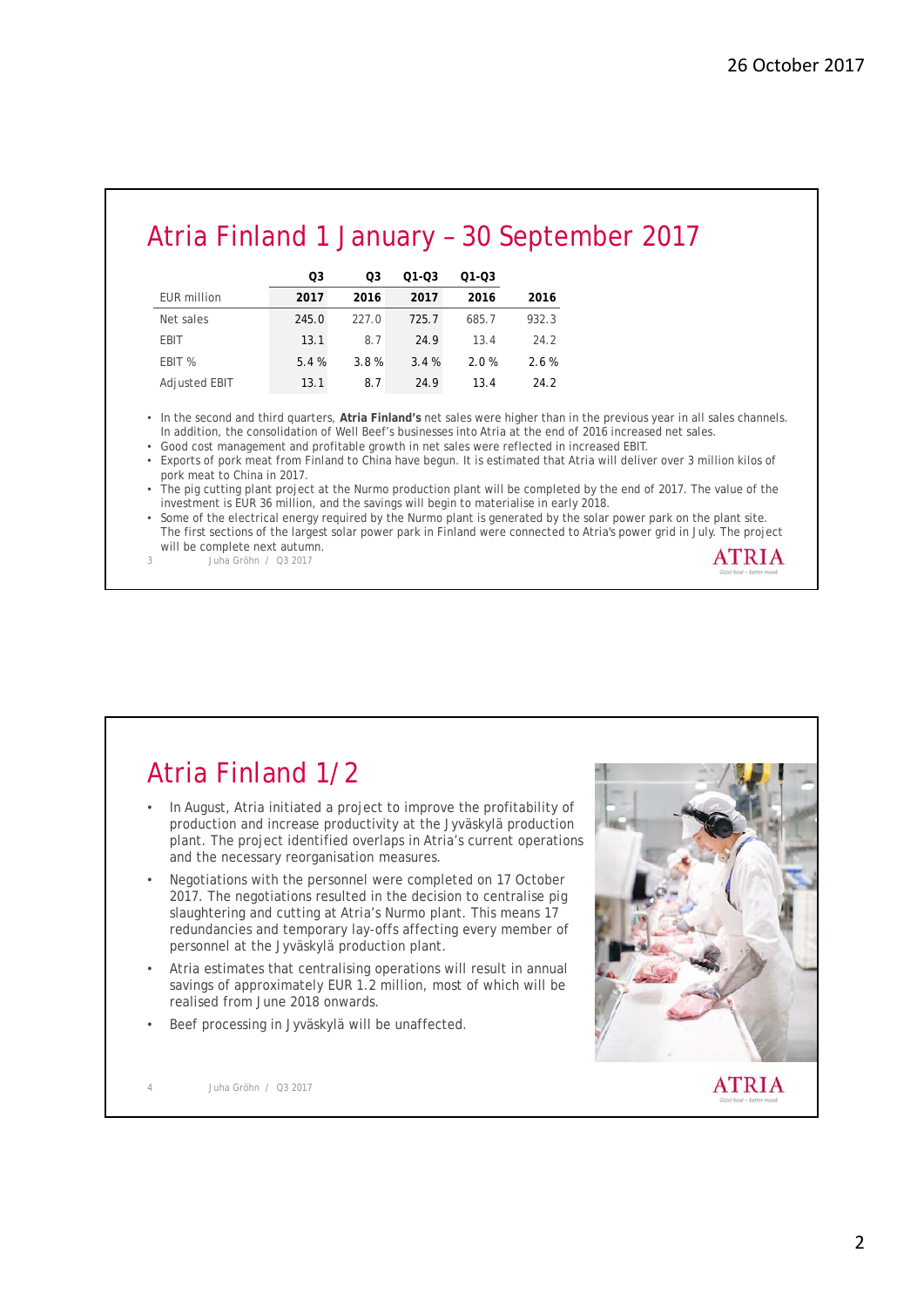### Atria Finland 2/2

- From January to September, the market for the product groups represented by Atria in Finland grew slightly, both in retail and in the Food Service market. The retail market share of Atria's products rose to 25 per cent from July to September. (Source: Atria)
- Atria's new minced meat packaging won the Scanstar award in this year's Nordic packaging competition. In addition, Atria's minced meat packaging won the "First choice" accolade, meaning that it was named the best packaging in the entire competition.
- In August, Atria launched antibiotic-free chicken. The consumer packages bear the marking, "antibiotic-free", which shows that no antibiotics of any kind were used when the chickens were raised. An equivalent concept for pork will be launched at the beginning of 2018.



**ATRIA** 

5 Juha Gröhn / Q3 2017

| Atria Scandinavia 1 January - 30 September 2017 |  |
|-------------------------------------------------|--|
|                                                 |  |

|                                                              | O <sub>3</sub> | O <sub>3</sub> | 01-03 | 01-03 |       |
|--------------------------------------------------------------|----------------|----------------|-------|-------|-------|
| EUR million                                                  | 2017           | 2016           | 2017  | 2016  | 2016  |
| Net sales                                                    | 90.7           | 90.6           | 265.0 | 255.1 | 343.4 |
| <b>EBIT</b>                                                  | 1.4            | 3.5            | 2.7   | 7.7   | 8.4   |
| EBIT %                                                       | 1.5%           | 3.9%           | 1.0%  | 3.0%  | 2.4%  |
| Items affecting comparability<br>Sale of real estate company | -              | ٠              |       | 1.4   | 1.4   |
| <b>Adjusted EBIT</b>                                         | 1.4            | 3.5            | 2.7   | 6.2   | 7.0   |



• The decrease in **Atria Scandinavia's** EBIT was due to reduced demand for poultry in Sweden and the commissioning costs of the revamped poultry plant, as well as higher raw-material prices.

• Consumer demand for poultry in Sweden was reduced by cases of campylobacter, and export restrictions due to avian influenza have disrupted the Swedish poultry market. The prevailing oversupply of poultry has forced prices down.

• The construction of new production premises at the poultry plant has progressed in accordance with the investment programme. The value of the investment is EUR 14 million. The new production plant will be taken into use at the end of 2018.

• Atria's market share in cold cut products has remained steady in both Sweden and Denmark. The market share of Atria's own-brand poultry products has increased in 2017. **ATRIA**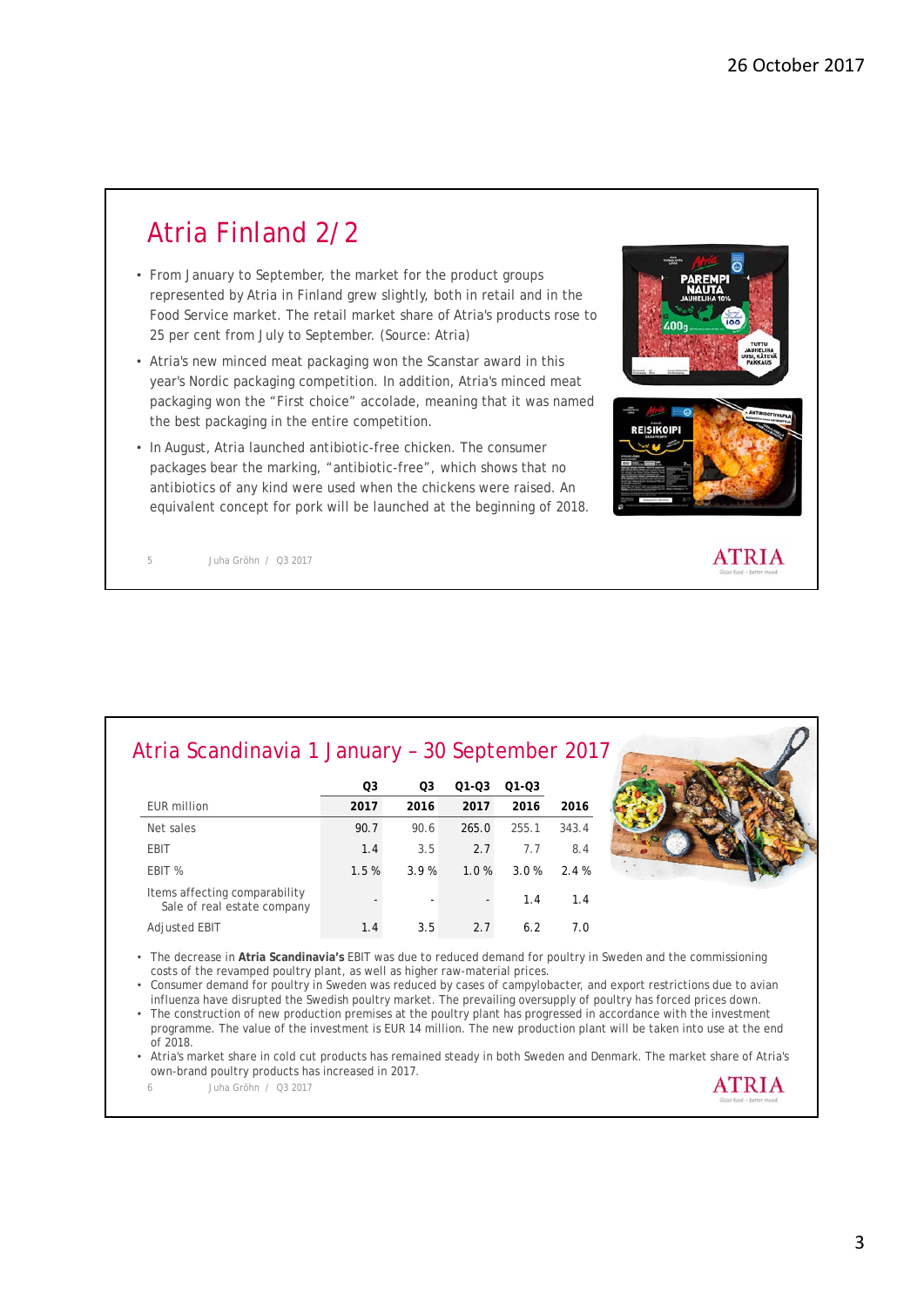#### Atria Russia 1 January – 30 September 2017

|                      | O <sub>3</sub> | O3   | 01-03 | 01-03   |         |
|----------------------|----------------|------|-------|---------|---------|
| EUR million          | 2017           | 2016 | 2017  | 2016    | 2016    |
| Net sales            | 22.4           | 19.5 | 64.0  | 50.6    | 71.8    |
| <b>EBIT</b>          | 1.3            | 0.5  | 0.1   | $-0.1$  | $-0.7$  |
| EBIT %               | 5.7%           | 2.4% | 0.1%  | $-0.2%$ | $-0.9%$ |
| <b>Adjusted EBIT</b> | 1.3            | 0.5  | 0.1   | $-0.1$  | $-0.7$  |



• In the local currency, **Atria Russia's** net sales for January-September grew by 7.5 per cent.

- The growth in net sales is due to successful sales in all sales channels. Price rises and improved profitability of the product selection contributed to the growth in EBIT.
- Russian retail development began to recover in the third quarter, with the first period of growth since 2014.
- Macroeconomic indicators have continued to develop positively, the national economy has returned to growth and inflation is low. **ATRIA**
- 7 Juha Gröhn / Q3 2017

| Atria Baltic 1 January - 30 September 2017 |  |
|--------------------------------------------|--|
|--------------------------------------------|--|

|                                                     | O <sub>3</sub> | O3   |      | 01-03 01-03 |        |
|-----------------------------------------------------|----------------|------|------|-------------|--------|
| <b>EUR million</b>                                  | 2017           | 2016 | 2017 | 2016        | 2016   |
| Net sales                                           | 9.7            | 8.7  | 28.3 | 25.6        | 34.4   |
| <b>EBIT</b>                                         | 0.8            | 0.5  | 2.2  | 0.1         | 0.7    |
| EBIT %                                              | 7.8%           | 6.2% | 7.8% | 0.2%        | 2.0%   |
| Items affecting comparability:<br>Sale of pork farm |                | ۰    | -    | $-1.0$      | $-1.0$ |
| <b>Adjusted EBIT</b>                                | 0.8            | 0.5  | 2.2  | 1.1         | 1.7    |



- **Atria Baltic's** sales for July-September grew in terms of volume and value.
- Atria's retail market share strengthened. Sales of new minced meat products have remained good.
- Comparable EBIT for January-September grew thanks to increased net sales, higher sales prices and better productivity than in the previous year.
- Sales were good in the barbecue season. The focal point in the consumption of meat products has switched to products in more expensive price brackets.

**ATRIA**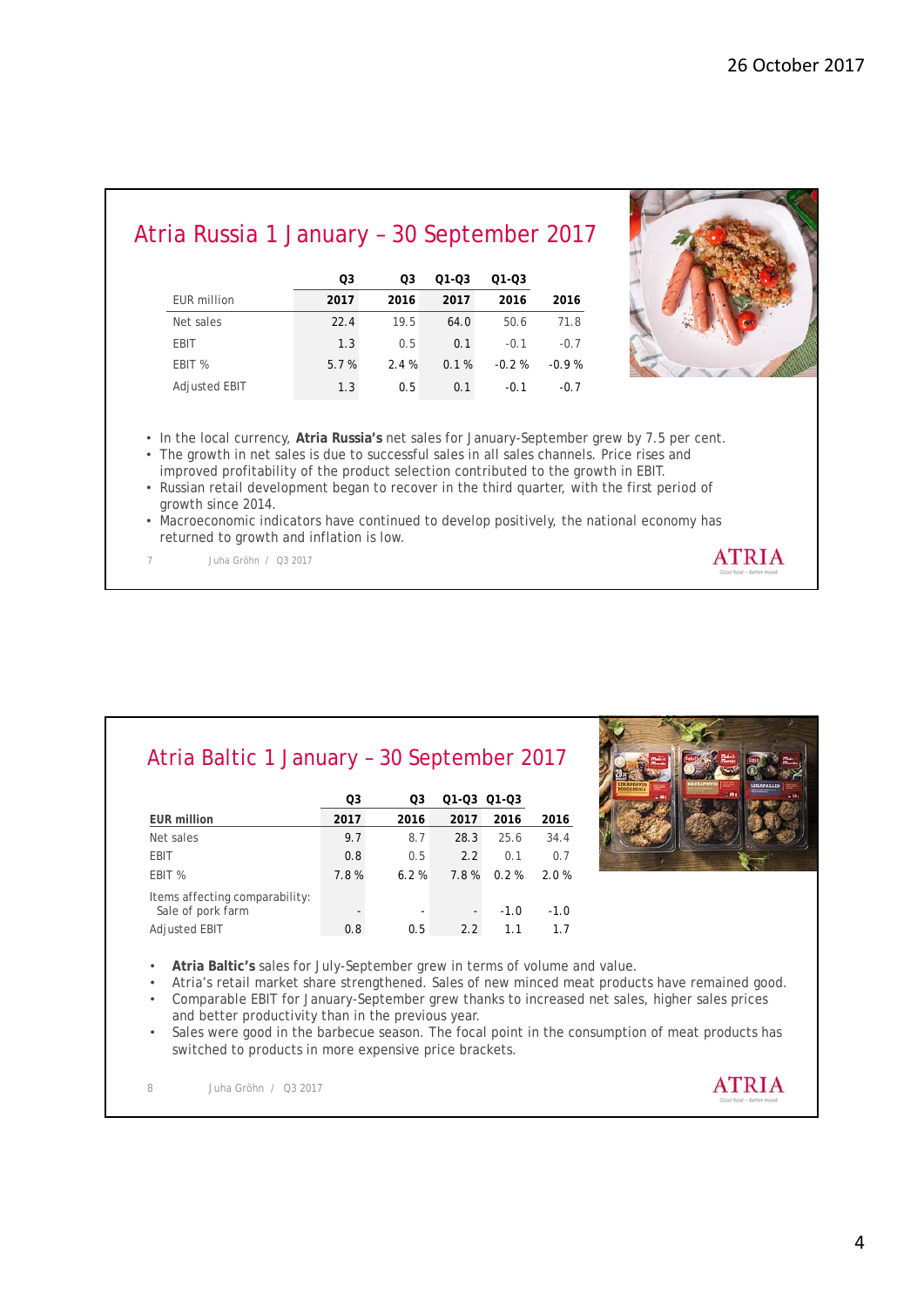

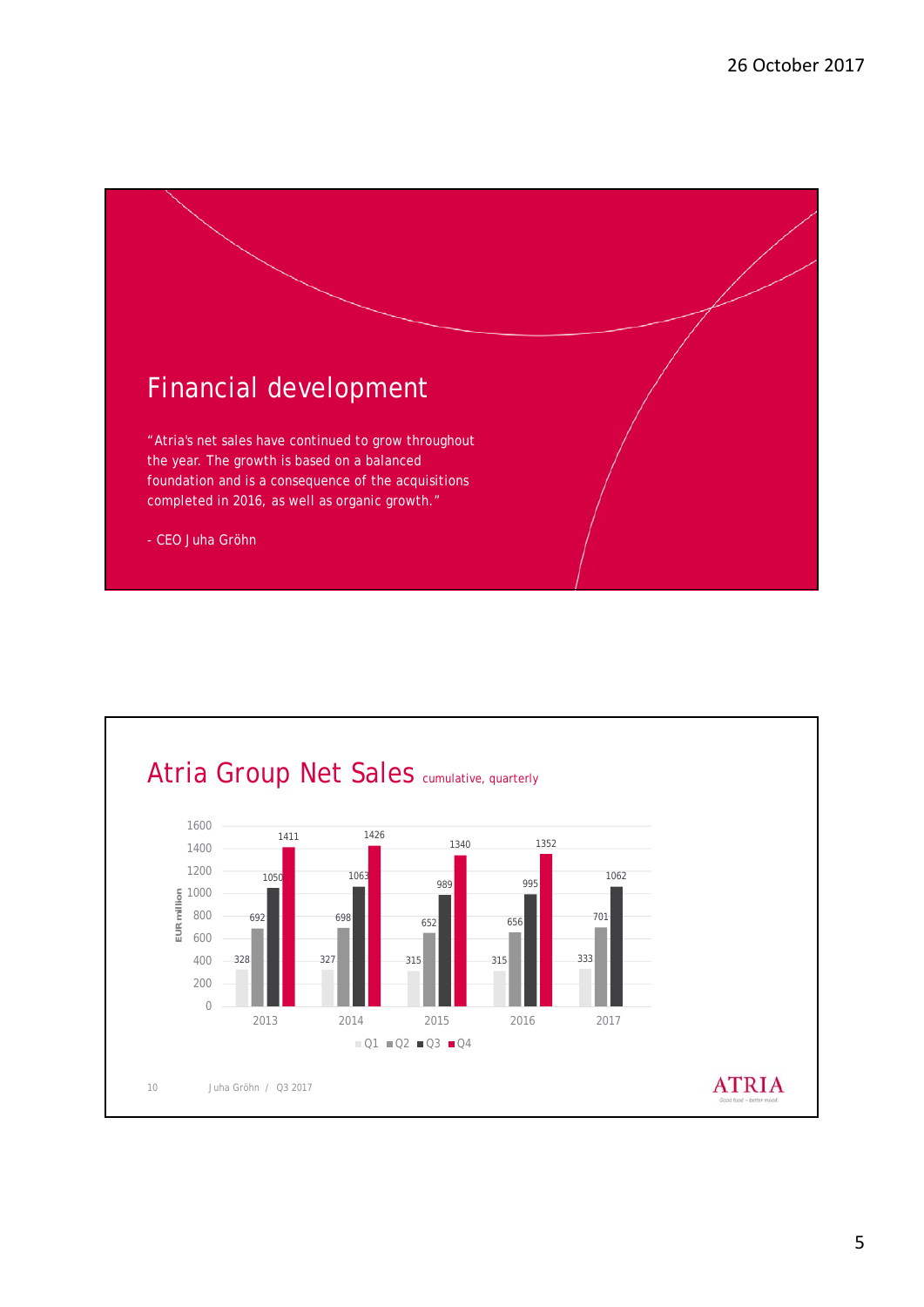

#### Atria Group Financial indicators 1 January – 30 September 2017

| EUR million                         | 30 Sept 2017 | 30 Sept 2016 | 2016  |
|-------------------------------------|--------------|--------------|-------|
| Shareholder's equity per share, EUR | 14.55        | 14.28        | 14.49 |
| Interest-bearing liabilities        | 244.9        | 230.2        | 217.8 |
| Equity ratio, %                     | 46.0%        | 46.3%        | 46.5% |
| Net gearing, %                      | 56.6%        | 55.7 %       | 50.5% |
| Gross investments                   | 38.5         | 54.0         | 82.9  |
| Gross investments, % of net sales   | 3.6%         | 5.4%         | 6.1%  |
| Average number of employees         | 4.447        | 4.291        | 4,315 |

• During the period under review, the Group's free cash flow (operating cash flow - cash flow from investments) was EUR -14.8 million (EUR -17.5 million). Operating cash flow was weakened by the financing expenses paid out and higher taxes than in the comparison period.

• The total translation differences with the Russian rouble and the Swedish krona recognised in equity reduced equity by EUR 3.5 million (EUR +1.8 million) in January–September.

• On 30 September 2017, the Group had undrawn committed credit facilities worth EUR 105.0 million (31 December 2016: EUR 105.0 million).

• The average maturity of loans and committed credit facilities at the end of the period under review was 2 years 11 months (31 December 2016: 3 years 9 months). **ATRIA**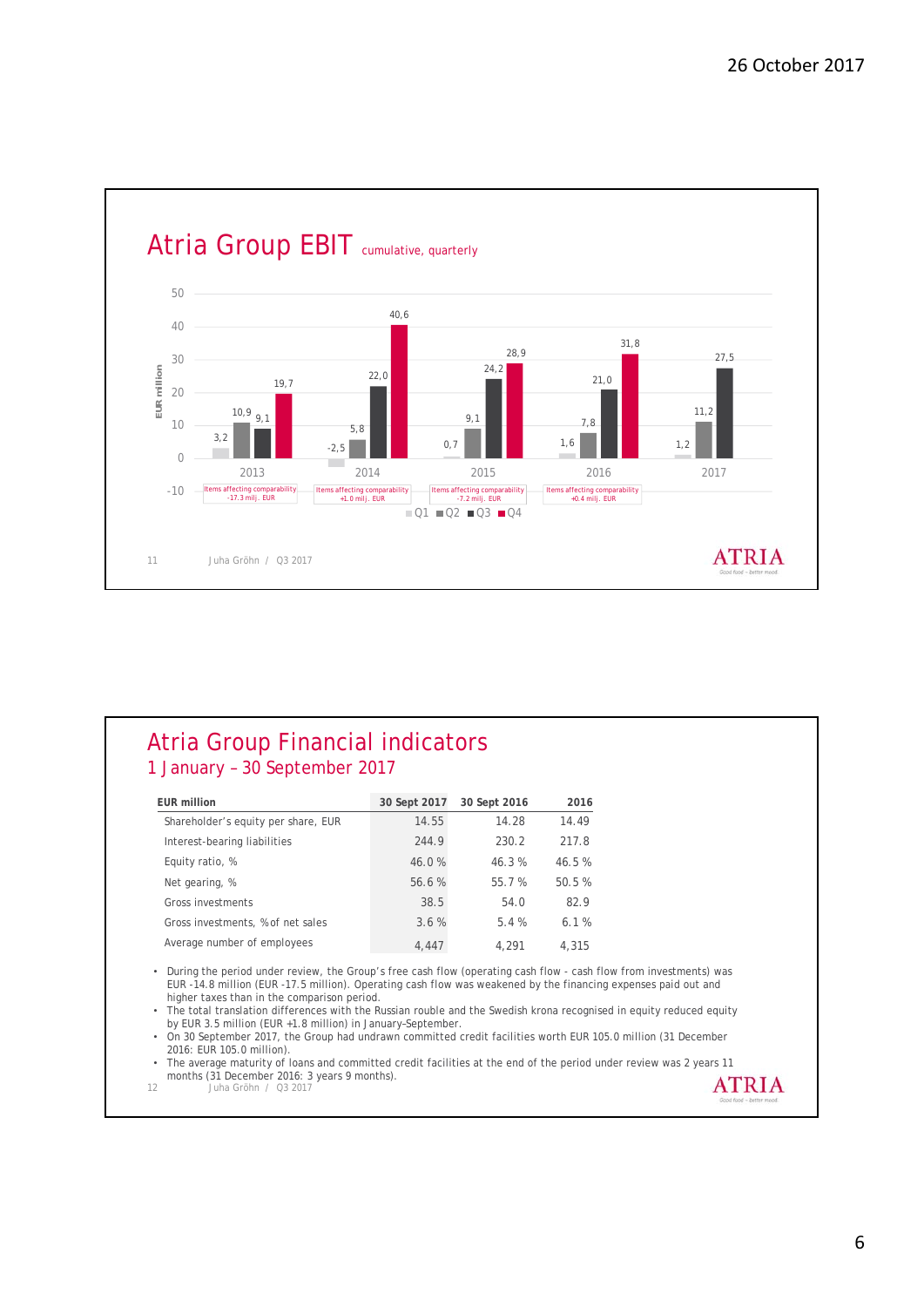|                                           | Q <sub>3</sub> |          | $Q1 - Q3$ |          |            |
|-------------------------------------------|----------------|----------|-----------|----------|------------|
| <b>EUR</b> million                        | 2017           | 2016     | 2017      | 2016     | 2016       |
| NET SALES                                 | 360.8          | 339.1    | 1,061.7   | 994.9    | 1,351.8    |
| Cost of goods sold                        | $-314,8$       | $-295.3$ | $-934.2$  | $-876.8$ | $-1,187.4$ |
| <b>GROSS PROFIT</b>                       | 45.9           | 43.8     | 127.6     | 118.1    | 164.4      |
| % of Net sales                            | 12.7%          | 12.9%    | 12.0%     | 11.9%    | 12.2%      |
| Other income                              | 0.9            | 0.7      | 2.5       | 3.3      | 4.6        |
| Other expences                            | $-30.6$        | $-31.4$  | $-102.6$  | $-100.5$ | $-137.2$   |
| <b>EBIT</b>                               | 16.2           | 13.2     | 27.5      | 21.0     | 31.8       |
| % of Net sales                            | 4.5%           | 3.9%     | 2.6%      | 2.1%     | 2.3%       |
| Financial income and expences             | $-2.1$         | $-1.8$   | $-5.6$    | $-4.7$   | $-6.3$     |
| Income from joint-ventures and associates | 0.1            | 0.5      | 1.4       | 0.0      | 0.7        |
| PROFIT BEFORE TAXES                       | 14.3           | 11.8     | 23.3      | 16.3     | 26.1       |
| Income taxes                              | $-2.9$         | $-2.2$   | $-5.1$    | $-3.5$   | $-6.6$     |
| PROFIT FOR THE PERIOD                     | 11.3           | 9.6      | 18.2      | 12.8     | 19.6       |
| Earnings/share                            | 0.37           | 0.32     | 0.58      | 0.42     | 0.65       |
| Juha Gröhn / 03 2017                      |                |          |           |          |            |

|                                                          | $Q1 - Q3$ |         |         |  |
|----------------------------------------------------------|-----------|---------|---------|--|
| <b>EUR million</b>                                       | 2017      | 2016    | 2016    |  |
| Cash flow from operating activities                      | 36.8      | 32.8    | 74.4    |  |
| Financial items and taxes                                | $-15.2$   | $-8.6$  | $-9.6$  |  |
| <b>NET CASH FLOW FROM OPERATING</b><br><b>ACTIVITIES</b> | 21.6      | 24.2    | 64.8    |  |
| Investing activities, tangible and<br>intangible assets  | $-38,8$   | $-31.1$ | $-42.6$ |  |
| Acquired operations                                      |           | $-15.9$ | $-30.2$ |  |
| Sold operations                                          |           | 5.2     | 5.2     |  |
| Change in non-current receivables                        | 1.9       | 1.0     | 1.4     |  |
| Dividends and repayment of capital                       | 0.7       | 0.1     | 0.1     |  |
| Change in other investments                              | $-0.3$    | $-1.1$  | $-1.3$  |  |
| NET CASH USED IN INVESTING ACTIVITIES                    | $-36.4$   | $-41.7$ | $-67.3$ |  |
| <b>FREE CASH FLOW</b>                                    | $-14.8$   | $-17.5$ | $-2.5$  |  |
| Changes in interest-bearing liabilities                  | 27.1      | 27.8    | 15.4    |  |
| Dividends paid                                           | $-13.1$   | $-11.3$ | $-11.3$ |  |
| NET CASH USED IN FINANCING ACTIVITIES                    | 13.9      | 16.5    | 4.1     |  |
| CHANGE IN LIOUID FUNDS                                   | $-0.9$    | $-1.0$  | 1.7     |  |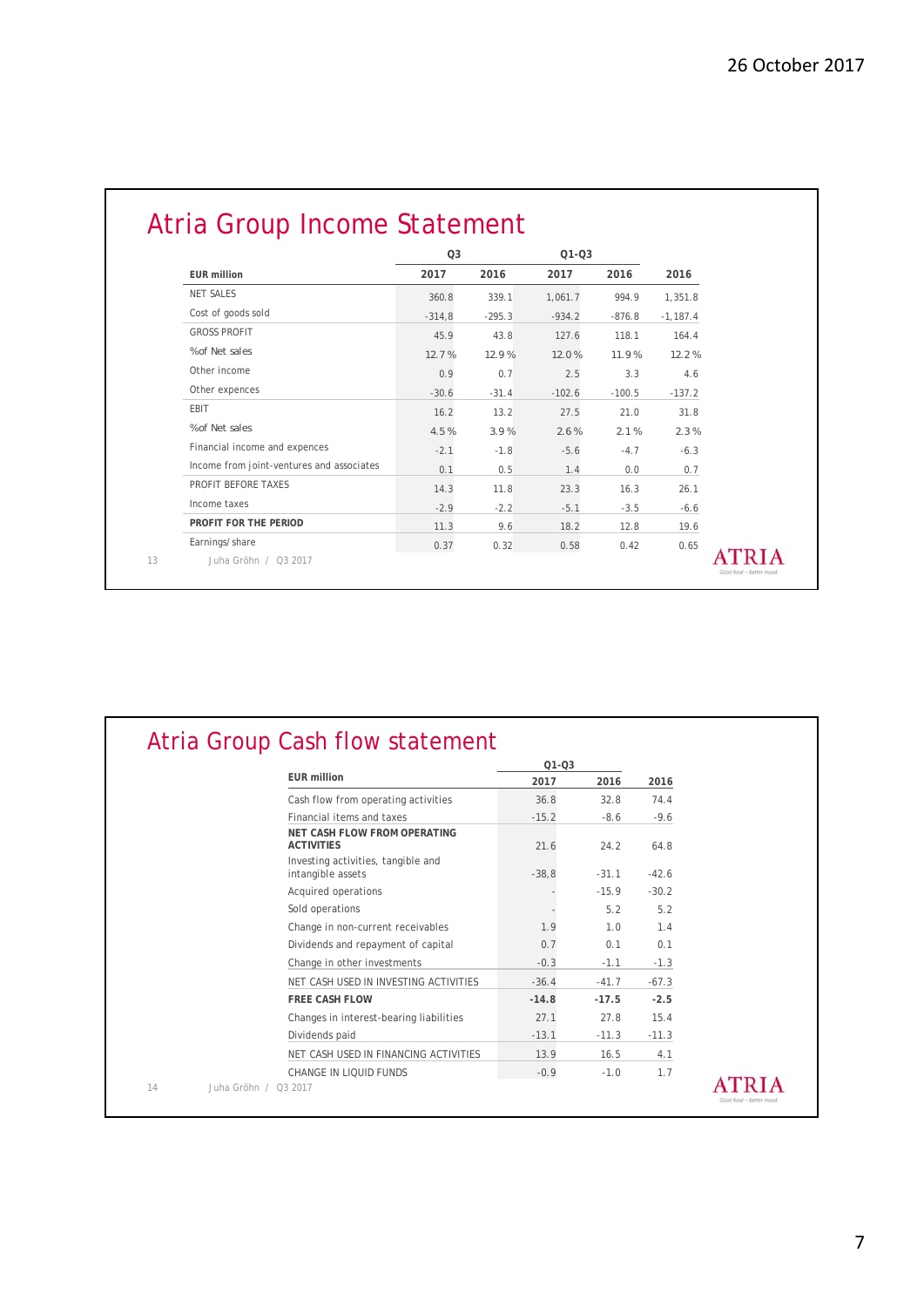

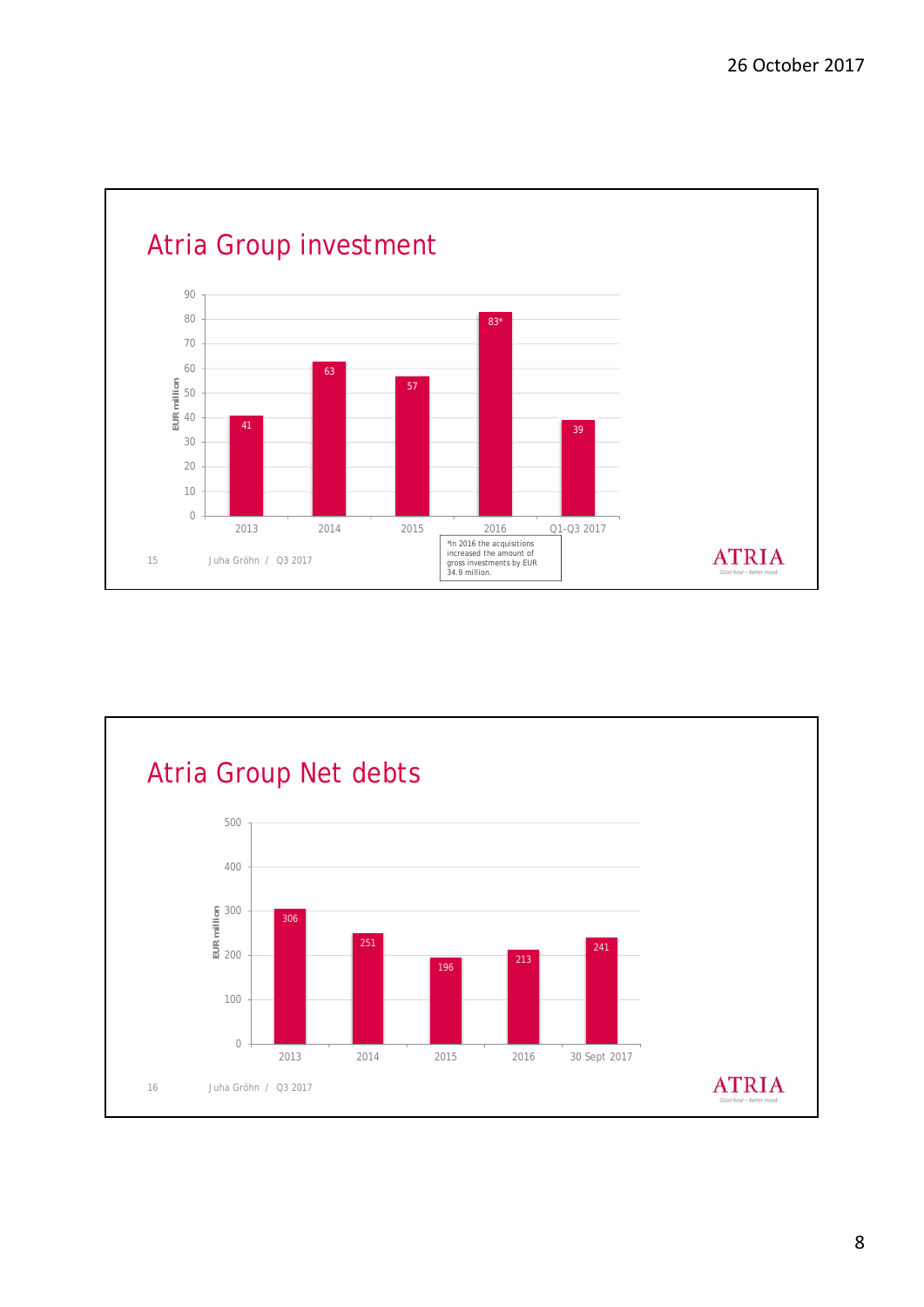

### Events after the period under review

- In August, Atria initiated a project to improve the profitability of production and increase productivity at the Jyväskylä production plant. Negotiations with the personnel were completed on 17 October 2017. The negotiations resulted in the decision to centralise pig slaughtering and cutting at Atria's Nurmo plant. Beef processing in Jyväskylä will be unaffected.
- The restructuring will result in annual savings of approximately EUR 1.2 million, which will be realised from June 2018 onwards. This means 17 redundancies and temporary lay-offs affecting every member of personnel at the Jyväskylä production plant. Every redundant member of personnel has been offered the opportunity to transfer to a different Atria unit.

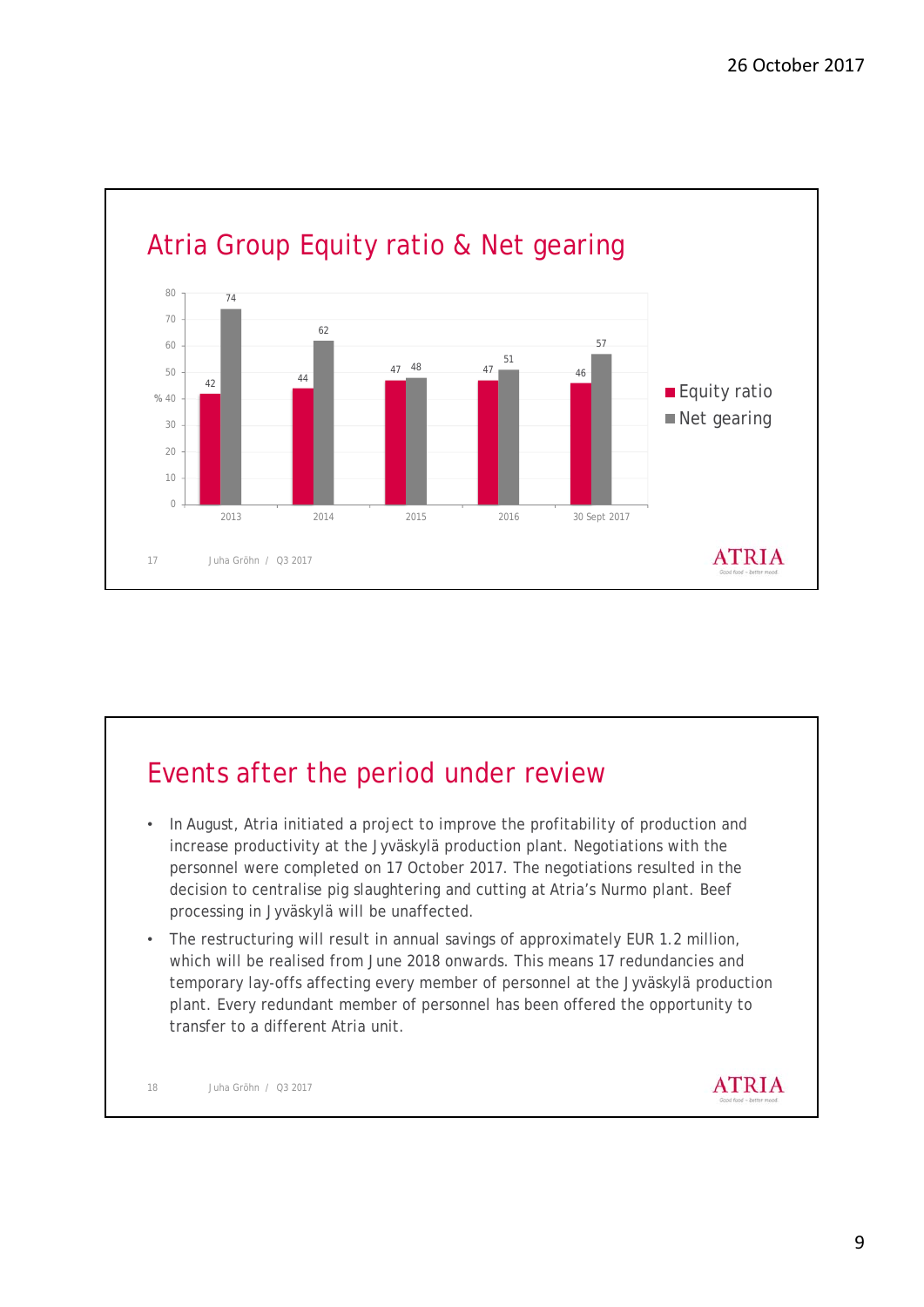#### Business risks in the period under review and short-term risks

- Incidents related to the quality and safety of raw materials and products in any part of the chain, from primary production to consumption, are ordinary short-term risks in Atria's business environment. Price trends for raw materials, the general economic climate, market development and competitors' operations can give rise to uncertainty in the demand for Atria's products.
- Other potential short-term uncertainties in Atria's operations are related to implementing the strategy, maintaining or improving the financial results of business areas and integrating acquired businesses.
- African swine fever continues to cause disruption in Estonia. There is a risk of it spreading to Finland. Atria has taken several precautionary measures to prevent the disease from spreading into its production facilities, and strives to manage the risk.
- Fluctuations in the value of the rouble influence the Group's euro-denominated net sales and result. A more detailed description of the risks related to the company's operations was provided in the 2016 annual report.

19 Juha Gröhn / Q3 2017

### Outlook for the future

• Consolidated EBIT was EUR 31.8 million in 2016. In 2017, EBIT is expected to be better than in 2016 and net sales are expected to grow.



**ATRIA**